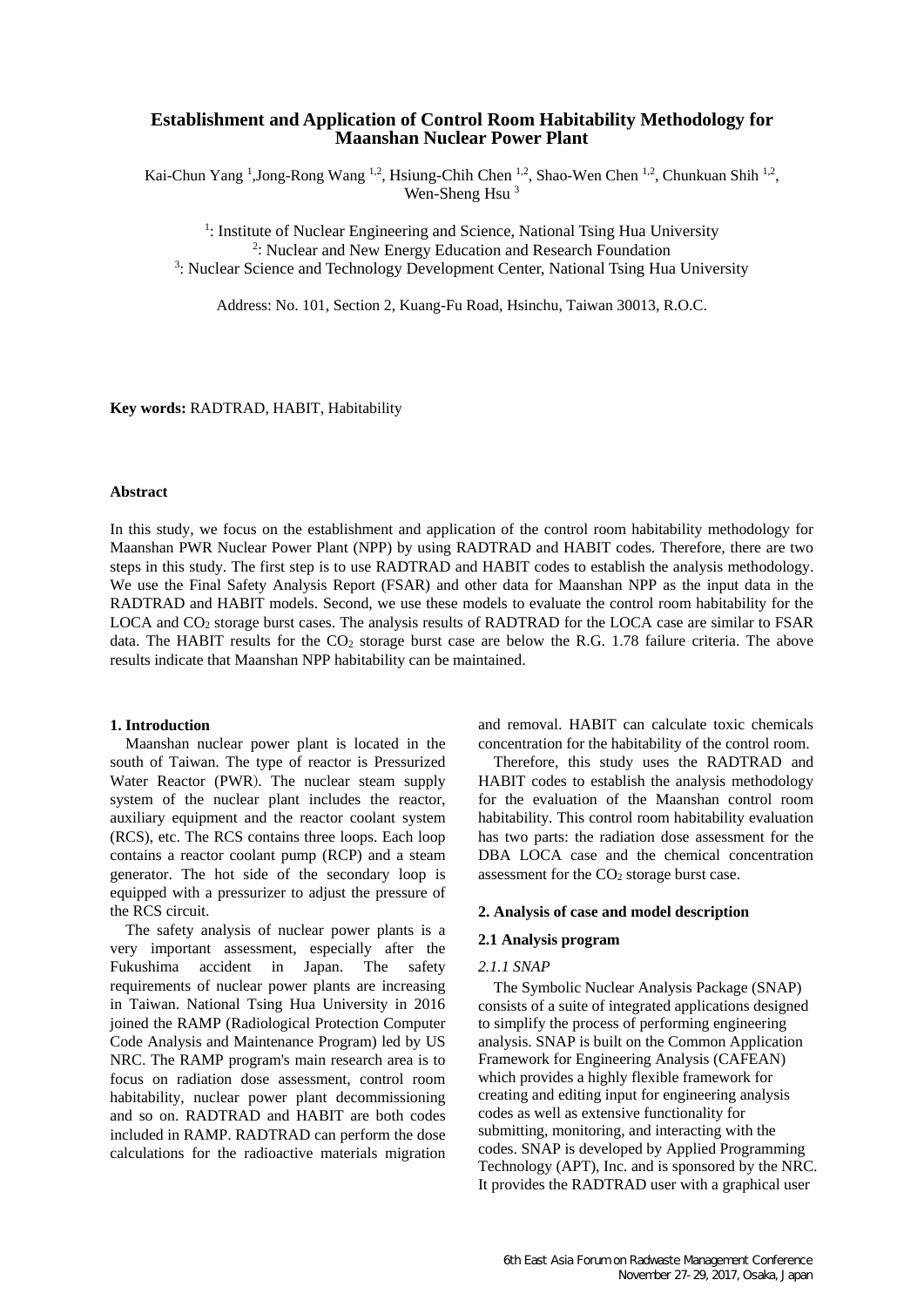interface with pre– and post–processor capabilities allowing users to develop RADTRAD input decks.

# *2.1.2 RADTRAD*

RADTRAD (RADionuclide, Transport, Removal and Dose Estimation Computer Code) is one of the RAMP codes. RADTRAD can be used for the calculation of transport and removal of radionuclides and dose at Exclusion Area Boundary (EAB), Low Population Zone (LPZ), and the control room.

## *2.1.3 HABIT*

HABIT V2.0 is a package of computer codes designed to assist in the evaluation of Light-Water Reactor (LWR) control room habitability in the event of accidental spills of toxic chemicals. It consists of a number of program modules and produces files containing tabular output that can be printed, viewed, or imported into spreadsheet programs for further applications. HABIT V2.0 also implements a heavy-gas dispersion model, unifies input screen of EXTRAN, DEGADIS and SLAB, and incorporates Bitter Mc-Quaid calculation to determine which model needs to run and provide plotting the concentration versus time outputs.

### **2.2 Description of cases**

### *2.2.1 LOCA case*

In the FSAR of Maanshan nuclear power plant, the LOCA case is assumed that a RCS pipe ruptures. Additionally, the radionuclides are assumed to release from the containment. The related assumptions are as follows:

- 1. The reactor core equilibrium noble gas and iodine inventories are based on long-term operation at 2900 MW.
- 2. When the accident occurs, 100% noble gas is released into the containment and is immediately leaking from the containment to the atmospheric environment.
- 3. When the accident occurs, 25% radioactive iodine inventory is released into the containment, and immediately leak from the containment to the atmospheric environment.
- 4. For the iodine fission product inventory released to the containment, 91% is elemental iodine, 5% is particulate iodine, and 4% is organic iodine.
- 5. Credit for iodine removal by the containment spray system is simulated in this case.
- 6. The control room filter efficiency is 99% for iodine.

# *2.2.2 CO<sup>2</sup> storage burst case*

Assuming that the  $CO<sub>2</sub>$  storage tank in Maanshan nuclear power plant is exploded, the  $CO<sub>2</sub>$  is released to the atmosphere by a large amount and is affected by the atmospheric environment and spread to the control room. The air intake of the control room may inhale air with carbon dioxide, so if too much inhalation of carbon dioxide, it may cause damage to the staff in the control room. Therefore, we use HABIT to analyze the case according to RG 1.78.

#### **2.3 Models establishment**

## *2.3.1 RADTRAD/SNAP model*

Maanshan Nuclear Power Plant model is shown in Figure 1. The reference is from the FSAR Chapter 15 of Maanshan Nuclear Power Plant[3]. Block 1 is the simulated atmospheric environment region, block 2 is the unsprayed region of the containment, and block 3 is the spray region of the containment. The junctions between the blocks are simulated for their exchange or leakage. The region of the containment was divided into sprayed region (81%) and unsprayed region (19%). The exchange rate is 33000cfm between the two regions. Assuming that the leakage rate of the containment is 0.1 vol% / day (0 to 1 day); 0.05 vol% / day (1 to 30 days) for a total of 720 hours. In addition, TID-14844 is selected as the radiation source in this model, the other important input data [3] as shown in Table 1 to Table 4.



Figure 1: RADTRAD / SNAP model of Maanshan nuclear power plant

Table 1:  $\chi$  / Q value

| <b>Time Period</b>                              | $X/Q$ (s/m <sup>3</sup> ) |                                                                       |  |
|-------------------------------------------------|---------------------------|-----------------------------------------------------------------------|--|
|                                                 | EAB                       | LPZ.                                                                  |  |
| $0$ to 2 hours<br>2 to 8 hours<br>8 to 24 hours | $2.47 \times 10^{-4}$     | $7.22\times10^{-5}$<br>$4.58 \times 10^{-5}$<br>$3.05 \times 10^{-5}$ |  |
| 1 to 4 days                                     |                           | $1.63\times10^{-5}$                                                   |  |
| 4 to 30 days                                    |                           | $6.66 \times 10^{-6}$                                                 |  |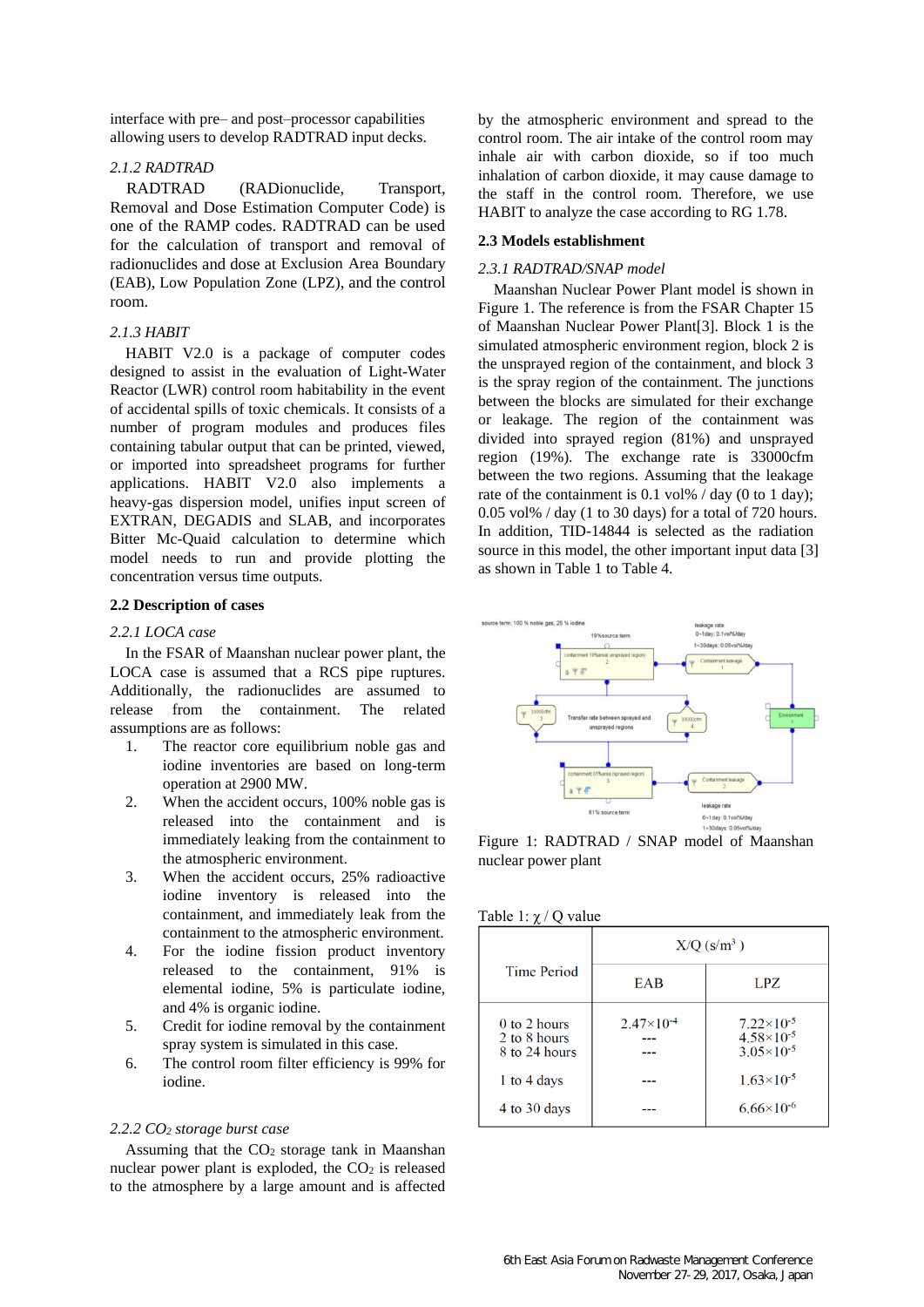Table 2: DCF values

| Whole Body Gamma      |
|-----------------------|
| <b>DCF</b>            |
| rem- $m^3$ /ci-sec    |
|                       |
| $8.72\times10^{-2}$   |
| $5.13\times10^{-1}$   |
| $1.55 \times 10^{-1}$ |
| $5.32\times10^{-1}$   |
| $4.21 \times 10^{-1}$ |
| $5.02\times10^{-6}$   |
| $5.25 \times 10^{-4}$ |
| $3.72 \times 10^{-2}$ |
| $1.87\times10^{2}$    |
| $4.64 \times 10^{-1}$ |
| $5.25 \times 10^{-1}$ |
| $2.92 \times 10^{-3}$ |
| $8.0 \times 10^{-3}$  |
| $9.33 \times 10^{-3}$ |
| $9.92\times10^{-2}$   |
| $5.72 \times 10^{-2}$ |
| $4.53 \times 10^{-2}$ |
| $2.81\times10^{-1}$   |
|                       |

### Table 3: nuclear stock inventory

| Parameter | Value (Ci)          |
|-----------|---------------------|
| $I-131$   | $2.0 \times 10^{7}$ |
| $I-132$   | $2.9\times10^{7}$   |
| $I-133$   | $4.2 \times 10^{7}$ |
| $I-134$   | $4.5 \times 10^{7}$ |
| $I-135$   | $3.9 \times 10^{7}$ |
|           |                     |
| $Xe-131m$ | $5.6 \times 10^{5}$ |
| $Xe-133m$ | $2.3 \times 10^{7}$ |
| $Xe-133$  | $1.6 \times 10^8$   |
| $Xe-135m$ | $3.3\times10^{7}$   |
| $Xe-135$  | $3.4 \times 10^{7}$ |
| $Xe-138$  | $1.4 \times 10^8$   |
|           | $9.9 \times 10^6$   |
| $Kr-83m$  |                     |
| Kr-85m    | $2.2 \times 10^7$   |
| Kr-85     | $5.2 \times 10^5$   |
| $Kr-87$   | $4.1 \times 10^{7}$ |
| $Kr-88$   | $5.8 \times 10^{7}$ |
| Kr-89     | $7.2\times10^{7}$   |

### Table 4: Respiratory rate

| Time after Accident | $m^3$ /s              |
|---------------------|-----------------------|
| $0$ to $8$ hours    | $3.47\times10^{-4}$   |
| 8 to 24 hours       | $1.75 \times 10^{-4}$ |
| 1 to 30 days        | $2.32\times10^{-4}$   |

## *2.3.2 HABIT model*

The methodology established in this study is shown in Figure 2. First, we collect and investigate the relevant information of Maanshan nuclear power plant, such as: chemical species in and out of power plant, location, inventory, weather and other information, and the reference data used in this study is from Maanshan nuclear power plant information, manual and FSAR report [3] - [6]. These chemicals are then screened according to rule of R.G. 1.78[6]. R.G. 1.78 sets the rules mainly based on the location of chemicals, distance, inventory, etc. The chemicals screened out means that does not cause harm to the control room. The chemicals that are not screened out may cause harm to the control room and need further analysis by HABIT.

R.G. 1.78 can be divided into two types of stationary sources and mobile sources, stationary sources are usually chemical storage tanks or a small amount of chemicals in bottle or barrow in laboratories, mobile sources are usually trucks, Train, boat, etc. loaded with chemicals, as follows:

screening criteria for stationary sources:

- Chemicals stored or situated at distances greater than 8 km from the plant need not be considered
- If sources of hazardous chemicals such within a 8-km radius of the plant, and in quantities less than a given toxicity limit and stable meteorological conditions, these sources need not be considered in the evaluation of control room habitability.
- Any hazardous chemical stored onsite within 500 m of the control room in a quantity greater than 45 kg should be considered for control room habitability evaluation.
- Small quantities for laboratory use, 9.07 kg or less, are exempt.

screening criteria for mobile sources

- If hazardous chemicals outside a 8-km radius of a nuclear power plant, the shipments need not be considered for further evaluation.
- If the shipments are within a 8-km radius of a nuclear power plant, estimates of the frequencies of these shipments should be considered in the evaluation of control room habitability. Shipments are defined as being frequent if there are 10 total shipments per year for truck traffic, 30 per year for rail traffic, or 50 per year for barge traffic.
- Frequent shipments need not be considered in the analysis if the quantity of hazardous chemicals is less than the quantity shown in R.G. 1.78

The inventory of carbon dioxide in this case is 45,000 kg and its distance is less than 0.5 km.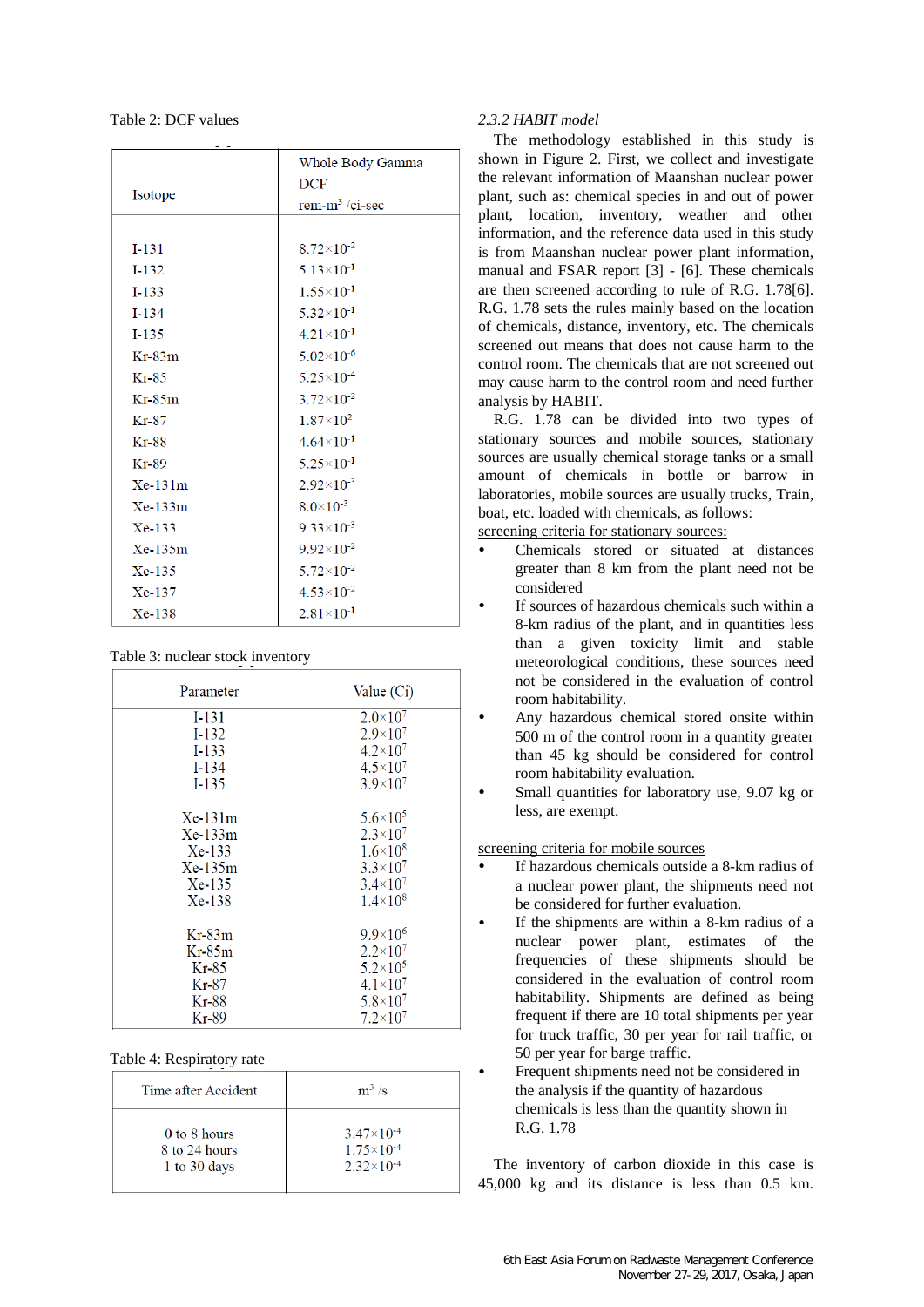According to R.G. 1.78, it could not be screened out, so it need further analysis in HABIT, Table 5 lists the parameter value of this case in HABIT.

HABIT 2.0 is used in this study, HABIT operation screen is shown in Figure 3. HABIT is divided into two sub-modules which are EXTRAN and CHEM. HABIT first performs EXTRAN. After EXTRAN calculation is completed, HABIT then performs CHEM calculation. EXTRAN calculates the concentration of chemicals at the air intake of the control room which diffuse through the atmospheric environment when the gaseous or liquid chemical explodes or leaks, as shown in Figure 4. EXTRAN use mass balance equation, energy balance equation and puff diffusion model to calculate which is based on the property and inventory of chemicals, combined with the conditions of the atmospheric environment. According to the results calculated by EXTRAN, CHEM uses this result, combined with the relevant information of the control room (such as the flow rate of the inlet and the volume of the control room). The mass balance equation is used to calculate the concentration of the air into the control room. As shown in Figure 5. As HABIT calculation is completed, it will automatically display the file and the data output as text files, as shown in Figure 6.



Figure 2: flow chart of Methodology



Figure 3: settings of HABIT

| Run Title                                                                                                                                                                                                                |                       |                                                                                                             |                                                                                                                                                                                                                |                                                                                                                         | Clear Values<br>Load laput<br>Run EXTRAN                                                     |
|--------------------------------------------------------------------------------------------------------------------------------------------------------------------------------------------------------------------------|-----------------------|-------------------------------------------------------------------------------------------------------------|----------------------------------------------------------------------------------------------------------------------------------------------------------------------------------------------------------------|-------------------------------------------------------------------------------------------------------------------------|----------------------------------------------------------------------------------------------|
| Release Type<br>Liquid Tank Burst<br>Liquid Tank Leak<br><b>O</b> Gas Tank Burst<br>Gas Tank Leak<br>Legend<br>$R =$ Required<br>$O = Obذonal$<br>$N = Not$ Used<br>Check Inputs<br>$\circ$<br>Plot Results<br>44.0<br>R |                       |                                                                                                             | Conc Units<br>Input Selection<br>$Q$ $\frac{1}{2}$ $\frac{1}{2}$<br>1 Soill Parameters<br>2 Meteorological Parameters<br>$\supset$ ppm<br>nG/n3<br>2 3 Chemical Parameters<br>۰<br>Molecular Wt. (g/mole)<br>o |                                                                                                                         | Dansa Gas Variables<br>Britter-McQuaid<br>Relative Humidity (%)<br>Surface                   |
|                                                                                                                                                                                                                          |                       | <b>EXTRAN Chemical Parameters</b><br>List of Chemicals<br>Carbon Dioxide<br>Chemical Name<br>Carbon Dioxide |                                                                                                                                                                                                                |                                                                                                                         | Roughness (m)<br>Vapor Phase Heat<br>Capacity (J/kg/K)<br>(Gauge) Storage<br>Pressure (N/m2) |
|                                                                                                                                                                                                                          | N<br>N<br>N<br>N<br>N | .78.5<br>0.77<br>348.<br>0.468                                                                              |                                                                                                                                                                                                                | Boiling point (C)<br>Liv. heat caracity (J/g/C)<br>Heat of Vap. (I/g)<br>Specific gravity<br>Mol. Diff. Coef. (cm2/sec) |                                                                                              |

Figure 4: settings of EXTRAN



Figure 5: settings of CHEM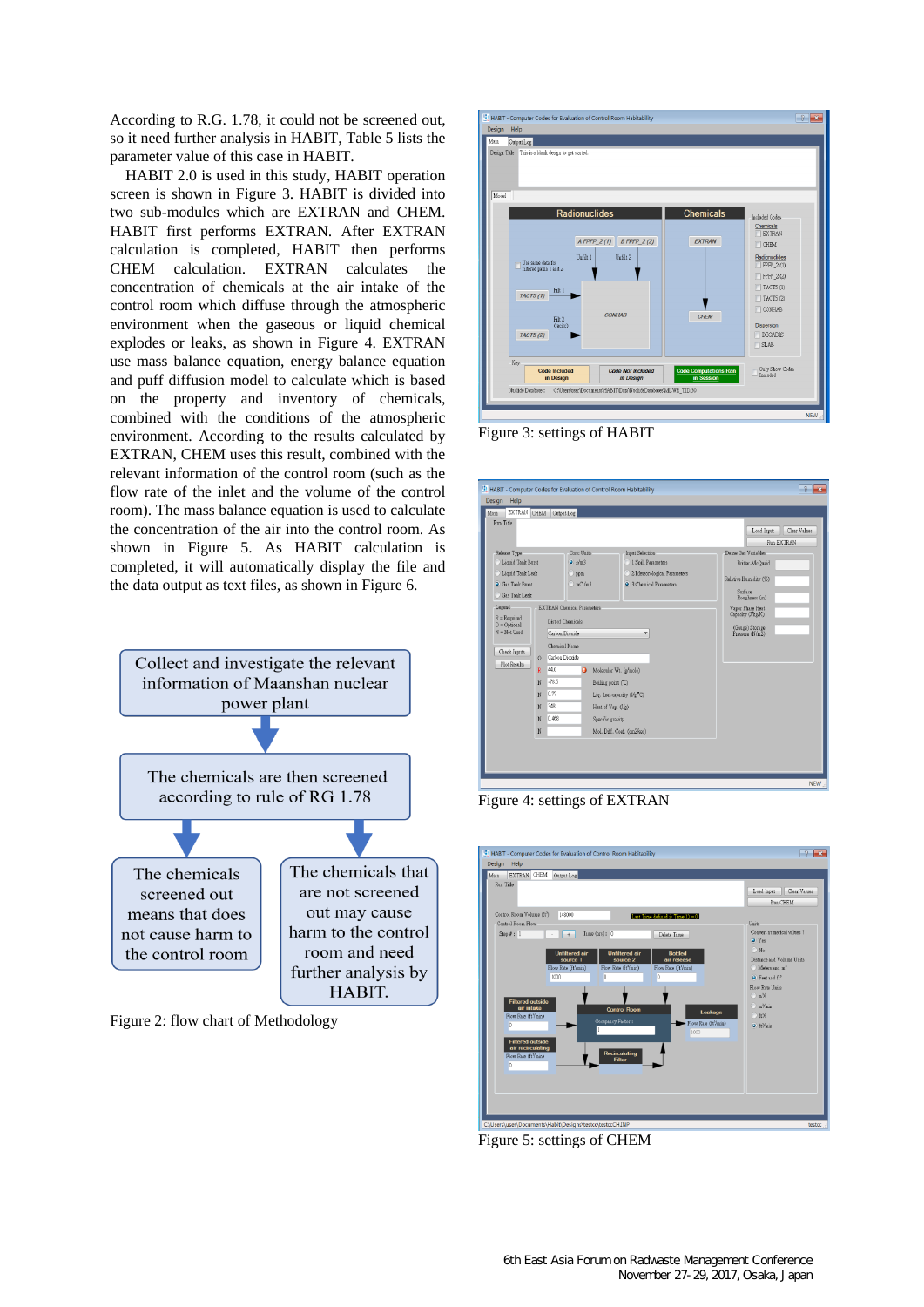

Figure 6: HABIT analysis results

### Table 5: Input parameters in HABIT

| Parameters                        | Values   |
|-----------------------------------|----------|
| $CO2$ initial mass (kg)           | 45000    |
| $CO2$ storage temperature( $°C$ ) | $-16.67$ |
| Wind speed $(m/s)$                | 3.11     |
| Atmospheric stability class       | F        |
| Air temperature( $\degree$ C)     | 37.2     |
| Control room volume $(f_t^3)$     | 73169    |
| Control room intake flow          | 1000     |
| rate( $ft^3/min$ )                |          |
|                                   |          |

# **3. Analysis results and discussion**

# **3.1 RADTRAD / SNAP analysis results**

According to FSAR 15.0 [3], the results of the calculated dose shall comply with the criteria in 10 CFR 100.11:

For the EAB:

- A total radiation dose to the whole body is below 250 mSv.
- A total radiation dose to the thyroid from iodine exposure is below 3000 mSv within 2 hours after the accident.

For the LPZ:

- A total radiation dose to the whole body is below 250 mSv.
- A total radiation dose to the thyroid from iodine exposure is below 3000 mSv during the entire period of radioactive cloud passage.

Figure 7 shows the output of RADTRAD. The results of the calculation at EAB and at LPZ are shown in the figure. Table 6 and Table 7 show the comparison of the analysis results of RADTRAD/SNAP model of Maanshan nuclear power plant at EAB and LPZ with the FSAR and the regulatory limits. From the table, we can see that the analysis dose at EAB and LPZ are similar with the data in the FSAR, and are lower than the regulatory **limits** 

The RADTRAD/SNAP model has a certain degree of credibility according to the comparison results. In addition, Table 6 and Table 7 shows that although the results of RADTRAD analysis and FSAR data are similar, there are some numerical differences. The difference may come from two aspects:

- 1. Differences are between FSAR analysis model or code and RADTRAD. However, FSAR did not describe its analysis model or code in detail. Therefore, we cannot confirm it.
- 2. Some parameter values are not included in FSAR. For example, FSAR does not specify the stop time of the containment spray system, and this parameter may affect the analysis results.





Table 6: analysis dose at EAB of Maanshan nuclear power plant

| <b>EAB</b>                     | <b>FSAR</b> | <b>RADTRAD</b> | <b>Regulatory</b><br><b>limits</b> |
|--------------------------------|-------------|----------------|------------------------------------|
| <b>Whole body</b><br>dose(mSv) | 9.9         | 9.273          | 250                                |
| <b>Thyroid</b><br>dose(mSv)    | 469         | 379.24         | 3000                               |

Table 7: analysis dose at LPZ of Maanshan nuclear power plant

| <b>LPZ</b>                                       | <b>FSAR</b> | <b>RADTRAD</b> | <b>Regulatory</b><br><b>limits</b> |
|--------------------------------------------------|-------------|----------------|------------------------------------|
| <b>Whole body</b><br>dose (mSv)                  | 5.94        | 6.0914         | 250                                |
| <b>Thyroid</b><br>$\overline{\text{dose}}$ (mSv) | 629         | 785.95         | 3000                               |